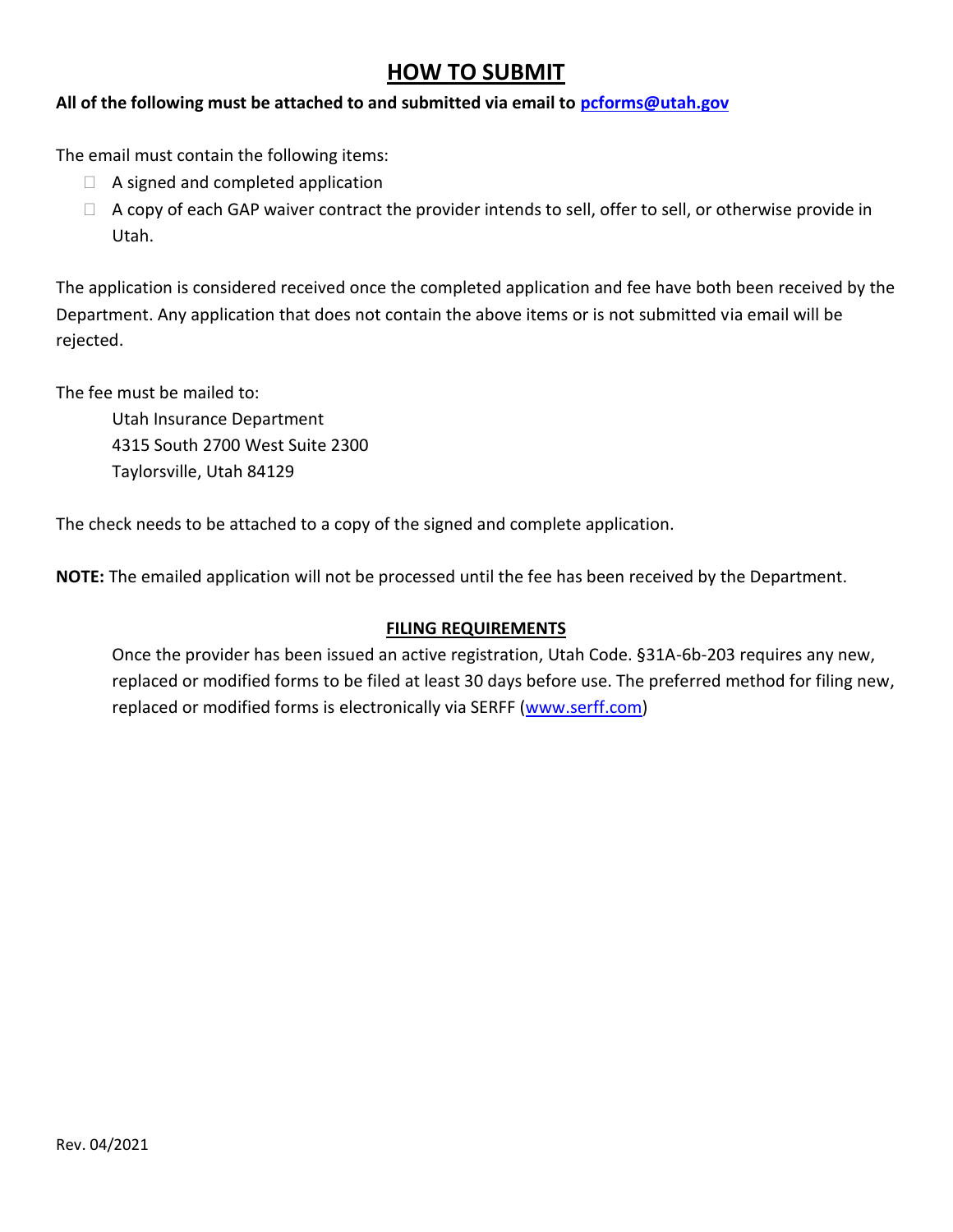## **UTAH GUARANTEED ASSET PROTECTION PROVIDER APPLICATION**

Under Utah Insurance Code Chapter 6b Utah Department of Insurance 4315 South 2700 West, Suite 2300 Taylorsville, Utah 84129

| APPLICATION FEE (must accompany this application)                                              | \$1000.00                                                                                                                         |
|------------------------------------------------------------------------------------------------|-----------------------------------------------------------------------------------------------------------------------------------|
| <b>Form of Organization:</b>                                                                   |                                                                                                                                   |
| □ Proprietorship □ Partnership □ LLC □ other: __________________________________               |                                                                                                                                   |
| □ Corporation state and date of incorporation: _________________________________               |                                                                                                                                   |
| Is the provider registered with the Utah Division of Corporations $\Box$ Yes $\Box$ No         |                                                                                                                                   |
| State of Domicile:                                                                             |                                                                                                                                   |
|                                                                                                |                                                                                                                                   |
| List of all Officers and/or Directors of the Provider: (attach additional sheet if necessary)  |                                                                                                                                   |
| <u> 1980 - Johann Barbara, martxa alemaniar amerikan basar da a</u>                            |                                                                                                                                   |
|                                                                                                |                                                                                                                                   |
|                                                                                                |                                                                                                                                   |
|                                                                                                |                                                                                                                                   |
|                                                                                                |                                                                                                                                   |
|                                                                                                | *A Control Person is any person who is a partner (other than a limited partner), officer, director, or anyone having an ownership |
| interest of 10% or more of the provider, whether that person is an individual or other entity. |                                                                                                                                   |

Other states where the provider offers guaranteed asset protection waivers:

\_\_\_\_\_\_\_\_\_\_\_\_\_\_ \_\_\_\_\_\_\_\_\_\_\_\_\_\_ \_\_\_\_\_\_\_\_\_\_\_\_\_\_ \_\_\_\_\_\_\_\_\_\_\_\_\_\_ \_\_\_\_\_\_\_\_\_\_\_\_\_\_ \_\_\_\_\_\_\_\_\_\_\_\_\_\_ \_\_\_\_\_\_\_\_\_\_\_\_\_\_ \_\_\_\_\_\_\_\_\_\_\_\_\_\_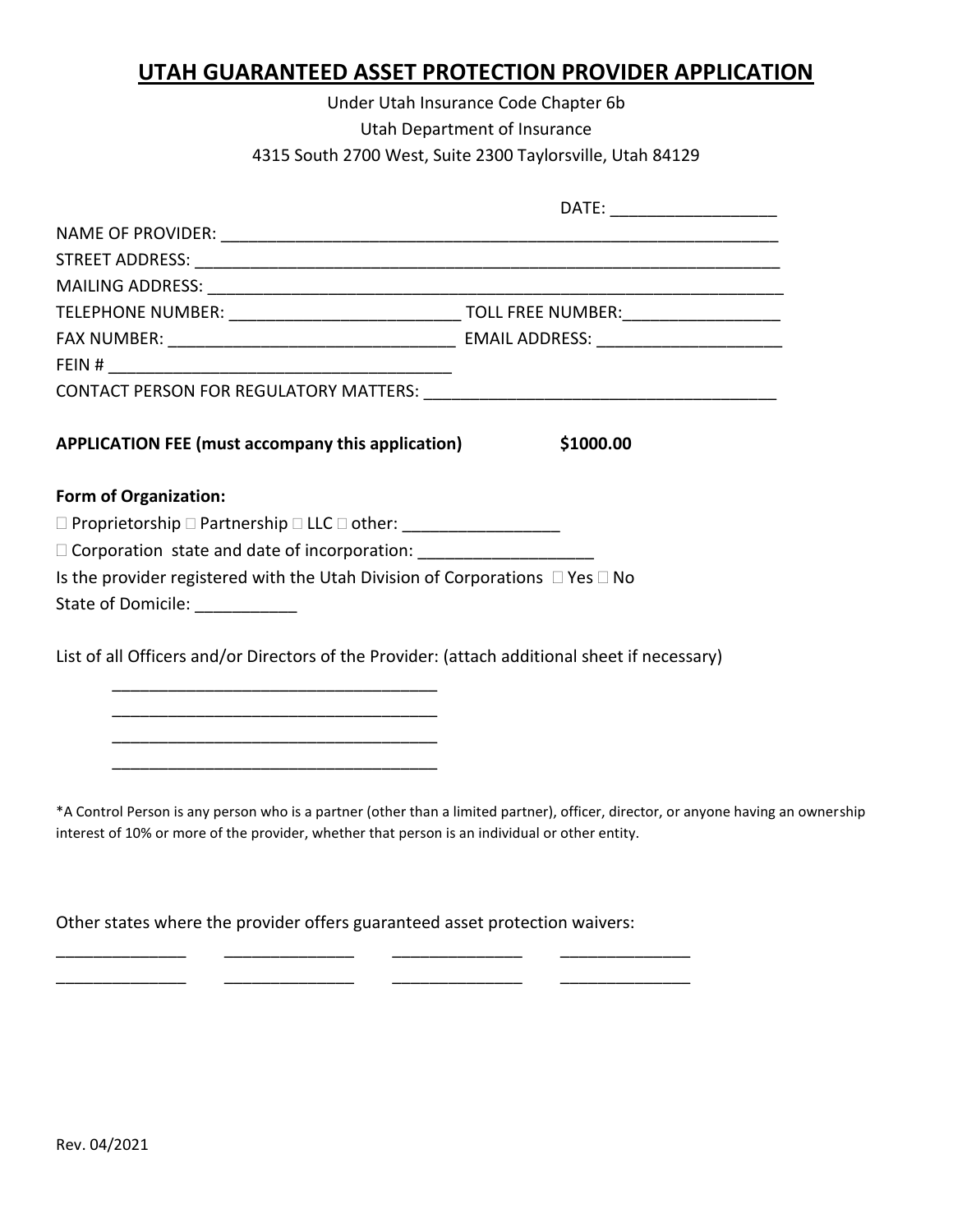# **PLEASE PROVIDE THE FOLLOWING ADDRESSES**

| <b>Statutory Home Office</b>                   |  |
|------------------------------------------------|--|
|                                                |  |
|                                                |  |
|                                                |  |
| <b>Mailing</b>                                 |  |
|                                                |  |
|                                                |  |
|                                                |  |
| <b>Business Location</b>                       |  |
| Address, city, state, zip: ___________________ |  |
|                                                |  |
|                                                |  |
| <b>Company Renewal</b>                         |  |
|                                                |  |
|                                                |  |
| Toll-free number: _______________________      |  |
| <b>Fraud Assessment</b>                        |  |
|                                                |  |
|                                                |  |
| Toll-free number: _______________________      |  |
| <b>Complaints</b>                              |  |
| Address, city, state, zip: ___________________ |  |
|                                                |  |
|                                                |  |
|                                                |  |
|                                                |  |
|                                                |  |
| Toll-free number: ________________________     |  |